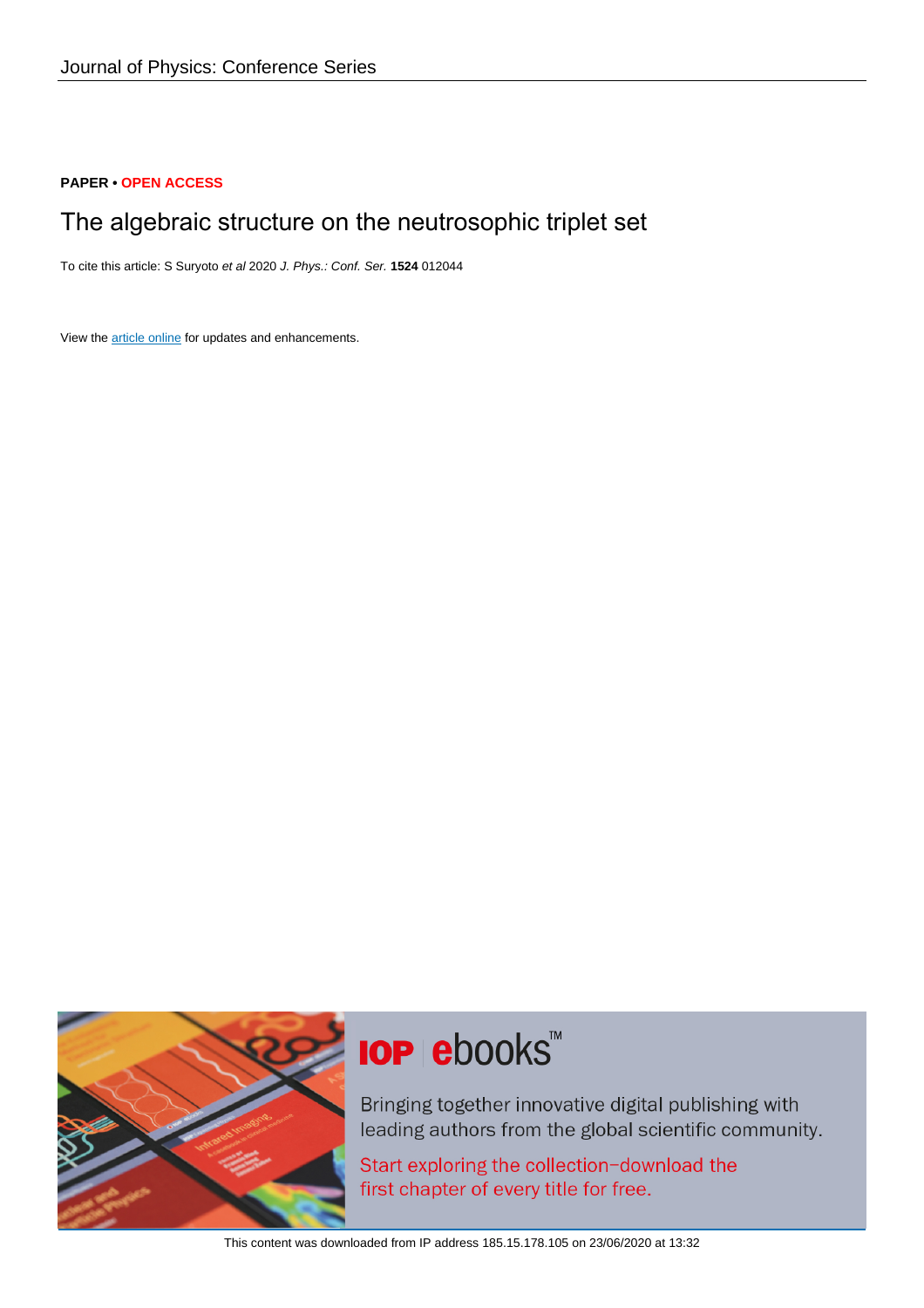# **The algebraic structure on the neutrosophic triplet set**

#### **S Suryoto, Harjito and T Udjiani**

Department of Mathematics, Faculty of Science and Mathematics, Diponegoro University, Jl. Prof. H. Soedarto, S.H., Tembalang, Semarang 50275, Indonesia

Corresponding author: survotomath@gmail.com,

**Abstract.** The notion of the neutrosophic triplet was introduced by Smarandache and Ali. This notion is based on the fundamental law of neutrosophy that for an idea X, we have neutral of X denoted as neut(X) and anti of X denoted as anti(X). This paper studied a neutrosophic triplet set which is a collection of all triple of three elements that satisfy certain properties with some binary operation. Also given some interesting properties related to them. Further, in this paper investigated that from the neutrosophic triplet group can construct a classical group under multiplicative operation for  $\mathbb{Z}_n$ , for some specific n. These neutrosophic triplet groups are built using only modulo integer 2p, with p is an odd prime or Cayley table.

### **1. Introduction**

The concept of neutrosophic triplet firstly introduced by F. Smarandache and M. Ali in [1]. According to them the neutrosophic triplet is defined as a 3-tuple of an element of any classical groupoid with its neutral and its opposite that satisfies certain properties. In [1] by using the basic idea of the neutrosophic theory as given in [2–4], the notion of neutrosophic triplet group is introduced. This algebraic structure is completely different from the classical group in the structural properties. In further developments, in 2017, Florentin et.al continued their research related to the triplet as given in [5]. In this reference, given some algebraic structures and their properties and also given their applications to mathematical modeling. In [5], the collection of all triplets neutrosophic is called a triplet neutrosophic set.

As we known the neutrosophic triplet set is adopted from the concept of neutrosophic set and the concept of neutrosophic perspective. The first concept is introduced by Smarandache in [6] and noted that, the neutrosophic set is a generalization of intuitionistic fuzzy set. The neutrosophic set theory has widely applications to algebraic structures, decision making, and so on. The second concept proposed by Smarandache in [7], exacly the concept of the triplet. As stated in [1, 5], we utilizing the neutrosophic triplet set to built another neutrosophic algebraic structure that called the neutrosophic triplet group.

This paper is focused on the neutrosophic triplet, neutrosophic triplet set, and neutrosophic triplet group. Several new properties related with them are studied and investigated an algebraic structure that can be constructed from the collection of neutrosophic triplets. Explained that the set of all non-trivial neutrosophic triplets of semigroup  $\mathbb{Z}_n$  forms a classical group under multiplicative operation on  $\mathbb{Z}_n$ , for some specific  $n$ . These neutrosophic triplet groups are built using Cayley table or only modulo integers  $2p$ , with  $p$  is an odd prime.

#### **2. Elementary properties of neutrosophic triplet**

This section stated for emphasis some basic definitions and result about neutrosophic triplets. For details about the neutrosophic triplet, the reader should see [2] or [1].

Content from this work may be used under the terms of the Creative Commons Attribution 3.0 licence. Any further distribution of this work must maintain attribution to the author(s) and the title of the work, journal citation and DOI. Published under licence by IOP Publishing Ltd 1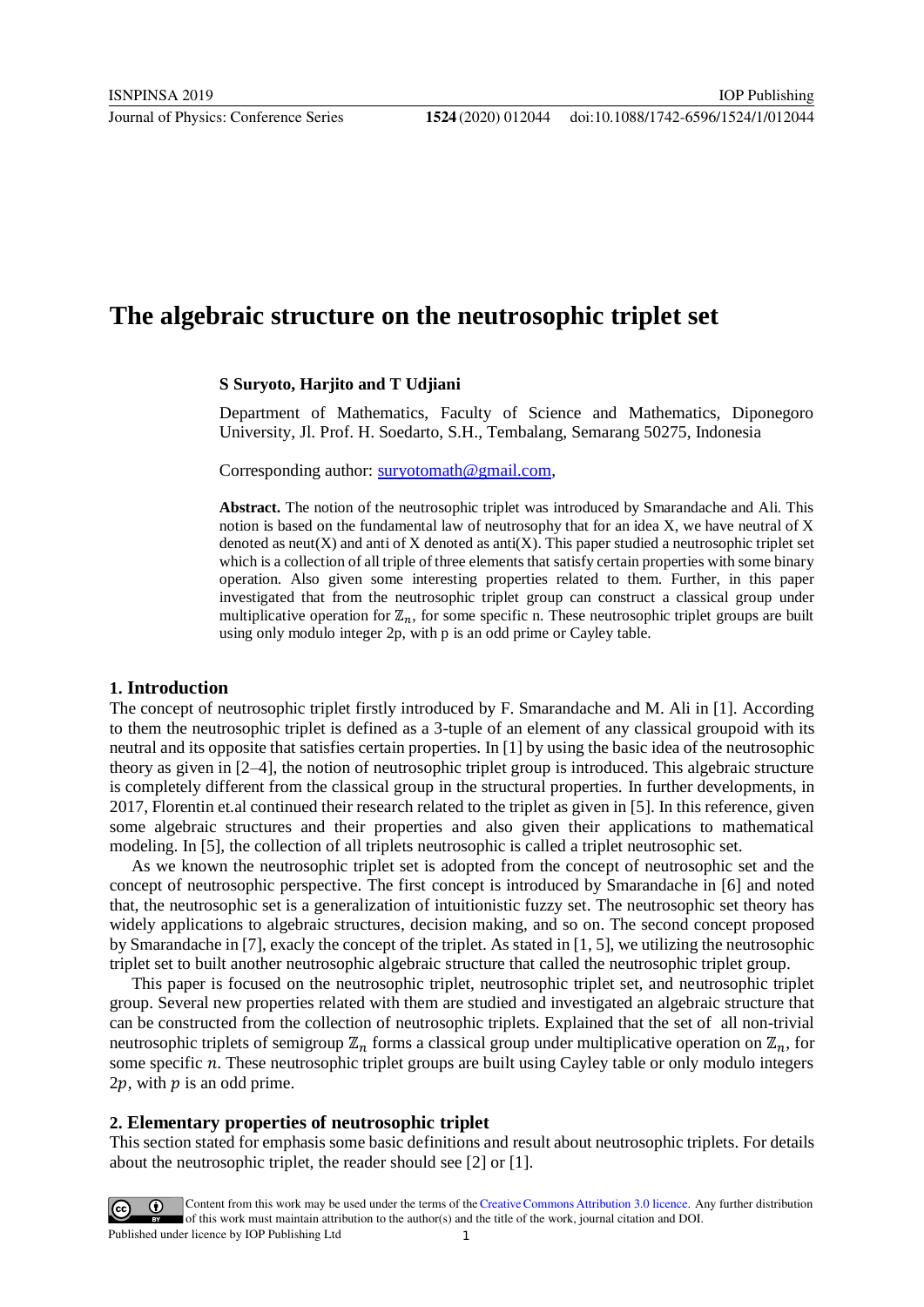**Definition 2.1[1, 2]** Let  $N = (N, *)$  be a groupoid. An element  $x \in N$  forms a neutrosophic triplet if there exists a neutral element of x, denoted  $neut(x) \in N$ , different from the classical identity element of N and an opposite element of x, denoted  $anti(x) \in N$  such that

 $x * neut(x) = x = neut(x) * x$  and  $x * anti(x) = neut(x) = anti(x) * x$ . The triplet  $(x, \text{neut}(x), \text{anti}(x))$  is called a neutrosophic triplet.

We illustrate this by the following examples.

**Example 2.2** The set  $\{a, b\}$  is a groupoid with classical unit element a, given by the following table.

**Table 1**. Binary operation "\*" on  $\{a, b\}$ 

| $\ast$ | a | b |
|--------|---|---|
| а      | а | b |
| b      | h | b |

In this example, can not be taken  $(a, a, a)$  as a neutrosophic triplet, because a is a classical groupoid unit. Then  $(b, b, b)$  is the only neutrosophic triplet herein.

**Example 2.3** Let  $\mathbb{Z}_4 = \{0, 1, 2, 3\}$  be the set of integers modulo 4 together with binary operation " $\times_A$ ". Can be seen that none of both elements 1 and 3 contribute to neutrosophic triplets as they are units under multiplication modulo 4 in  $\mathbb{Z}_4$ . Furthermore, 2 cannot contribute to a neutrosophic triplet with 3, because  $neut(2) = 3$  and  $anti(2)$  does not exist in  $\mathbb{Z}_4$ . Finally, 0 gives rise to a neutrosophic triplet, because  $neut(0) = 0 = anti(0)$ .

The neutrosophic triplet is called a trivial neutrosophic triplet and denoted by (0, 0, 0).

Now we proceed to prove some properties of the neutrosophic triplet.

**Theorem 2.4** Let  $(N,*)$  be a cancellable semigroup. If  $(x, neut(x), anti(x))$  is a neutrosophic triplet, then  $(\text{anti}(x), \text{neut}(x), x)$  is also a neutrosophic triplet.

Proof : Let  $(x, neut(x), anti(x))$  be a neutrosophic triplet. Obviously,  $anti(x) * x = neut(x)$ . Need to be proven that  $anti(x) * neut(x) = anti(x)$ . From the definition of a neutrosophic triplet and use the left-cancellable law we have

 $x * \textit{neut}(x) = x \Leftrightarrow [x * \textit{neut}(x)] * \textit{neut}(x) = x * \textit{neut}(x)$  $\Leftrightarrow$  x \* neut(x) \* neut(x) = x \* neut(x)  $\Leftrightarrow$  neut(x)  $*$  neut(x) = neut(x)  $\Leftrightarrow$  [x \* anti(x)] \* neut(x) = neut(x)  $\Leftrightarrow$  x \* anti(x) \* neut(x) = x \* anti(x)  $\Leftrightarrow$  anti(x)  $*$  neut(x) = anti(x) It follows that  $(anti(x), neut(x), x)$  is a neutrosophic triplet.

**Definition 2.5** Let  $(N,*)$  be a semigroup. An element x in a semigroup N is called an idempotent element if  $x * x = x$ .

Furthermore, we proceed to prove that every non-trivial idempotent element give rise to a neutrosophic triplet as given in the following theorem.

**Theorem 2.6** If x is a non-trivial idempotent in semigroup  $(N, *)$ , then it forms a neutrosophic triplet.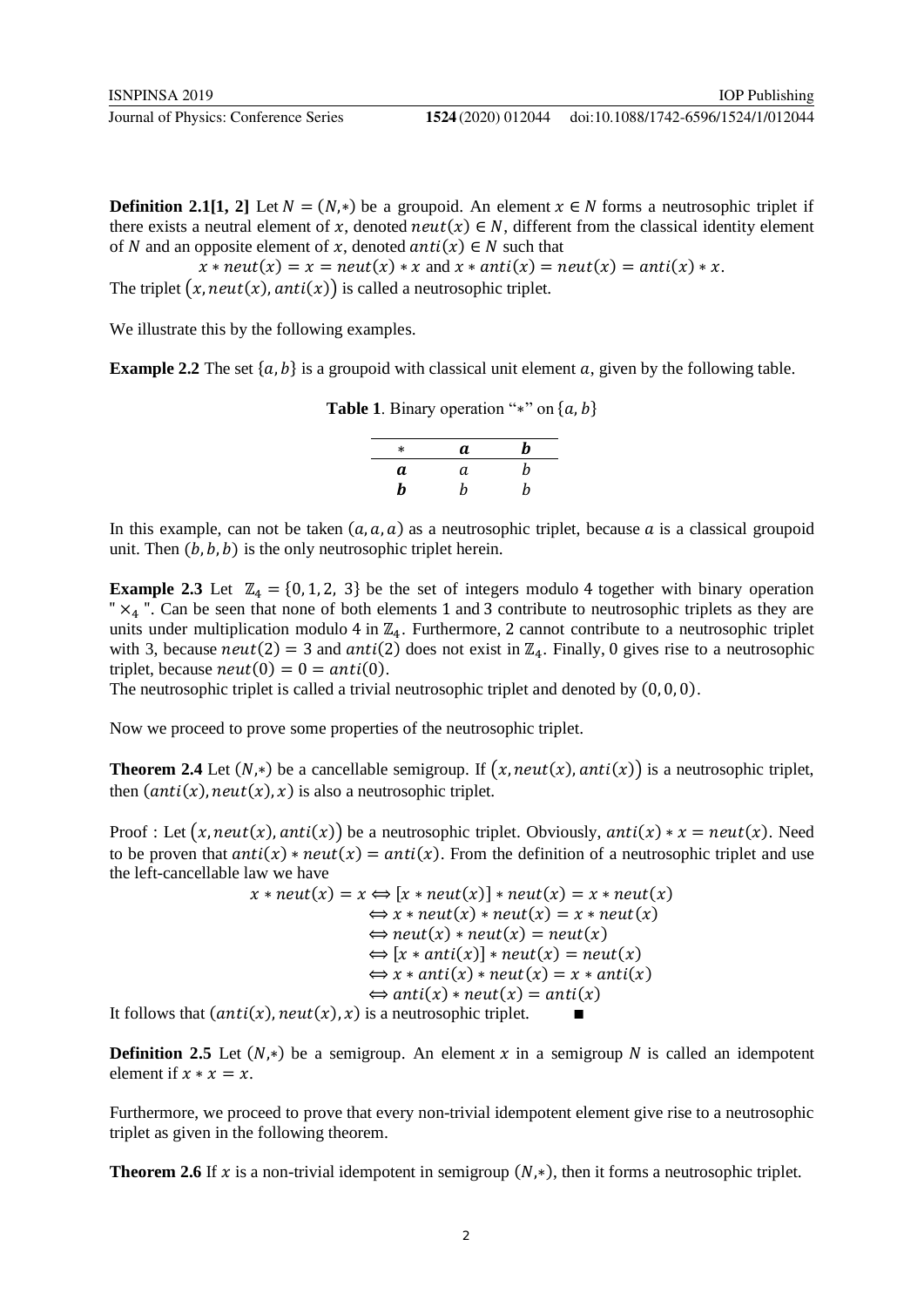Proof : Let x be a non-trivial idempotent in N. Then, by Definition 2.5, we have  $x * x = x$ . Obviously,  $neut(x) = x = anti(x)$ . So x gives rise to a neutrosophic triplet  $(x, x, x)$ .

**Example 2.7** In semigroup  $(\mathbb{Z}_6, \times_6)$  of integer modulo 6, 3 and 4 are the only non-trivial idempotents in  $\mathbb{Z}_6$ . Clearly  $3 \times 3 = 9 \equiv 3 \pmod{6}$  and 3 is not a neutral element, so  $(3, 3, 3)$  is a trivial neutrosophic triplet. Similarly  $4 \times_6 4 = 16 \equiv 4 \pmod{6}$  and  $(4, 4, 4)$  is also a neutrosophic triplet.

Now given the following definition.

**Definition 2.8** Let  $N = (N, *)$  be a groupoid. Then N is called a neutrosophic triplet set (briefly, NTset) if for every  $x \in N$  forms a neutrosophic triplet.

**Example 2.9** Consider the groupoid ({1, 2},∗), given by the following table.

|  | <b>Table 2.</b> Binary operation "*" on $\{1, 2\}$ |  |
|--|----------------------------------------------------|--|
|  |                                                    |  |
|  |                                                    |  |
|  |                                                    |  |

Clearly {1, 2} is a groupoid under binary operation "∗" without a classical unit element. Can be seen that 1 contributes to a neutrosophic triplet, because of  $neut(1) = 2$ , as  $1 * 2 = 1 = 2 * 1$ .  $anti(1) = 1$ , since  $1 * 1 = 2$ . Thus  $(1, 2, 1)$  is a neutrosophic triplet. Similarly, 2 contributes to a neutrosophic triplet, because of  $neut(2) = 2 = anti(2)$ . So (2, 2, 2) is a neutrosophic triplet. Hence the NT-set is {1, 2}.

**Lemma 2.10** Every classical monoid is not a neutrosophic triplet set.

Proof : Let  $e$  be a classical monoid unit. Clearly, we do not take  $(e, e, e)$  as a neutrosophic triplet. Hence the monoid never is a neutrosophic triplet set.

## **3. Group on the NT-group**

In this section and further, unless otherwise state all neutrosophic triplet groups are built using only modulo integer  $\mathbb{Z}_{2n}$ , with p is an odd prime or Cayley tables.

Will be defined about the neutrosophic triplet group (NT-group)

**Definition 3.1[1]** Let  $(N,*)$  be a NT-set. Then, N is called a NT-group, if it satisfies:

- a. The operation ∗ is closed and
- b. The operation ∗ is associative.

Furthermore, if the operation  $*$  is commutative, then  $(N,*)$  is called a commutative NT-group.

Now given some examples of a triplet neutrosophic group.

**Example 3.2** Consider the set  $N = \{a, b, c, d\}$  and the operation  $*$  on N is defined by the table below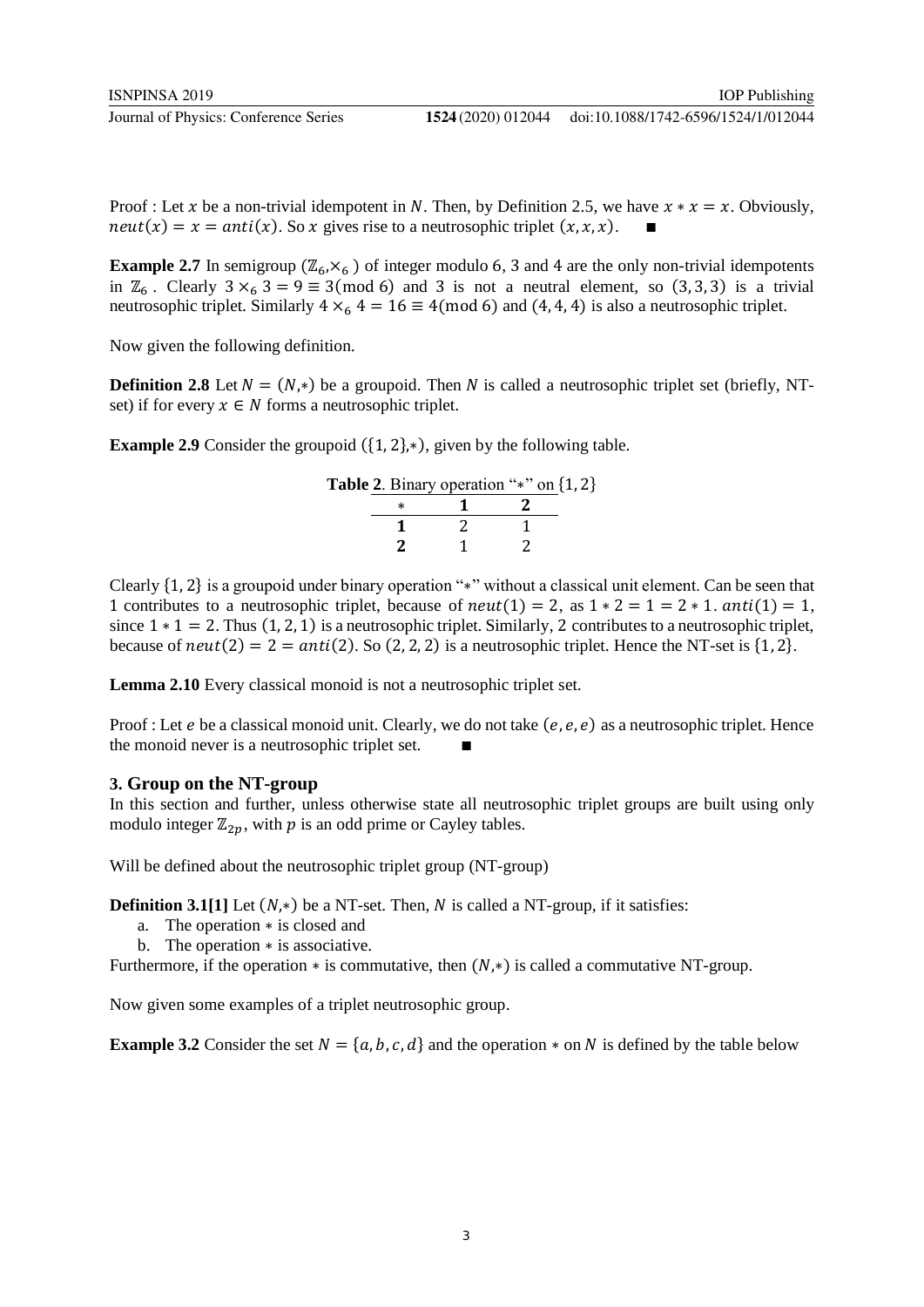#### doi:10.1088/1742-6596/1524/1/012044

|  |  | <b>Table 3.</b> Binary operation "*" on N |  |  |  |
|--|--|-------------------------------------------|--|--|--|
|--|--|-------------------------------------------|--|--|--|

| $\ast$ | а | h | C | a. |
|--------|---|---|---|----|
| а      | а | а | а | a  |
| b      | а | h | a | n  |
| С      | a | а | С | с  |
| d      | а | h | с | d  |
|        |   |   |   |    |

Then,  $(N,*)$  is a commutative NT-group, and

 $neut(a) = a = anti(a),$   $neut(b) = b = anti(b),$   $neut(c) = c = anti(c),$  and  $neut(d) = d = anti(d)$ 

**Example 3.3** Let  $M = \{a, b, c, d, e\}$  endowed with a binary operation  $*$ , given by the following table.

| Table 4. Binary operation "*" on M |   |  |   |  |   |
|------------------------------------|---|--|---|--|---|
| $\ast$                             | а |  |   |  |   |
| а                                  |   |  |   |  |   |
|                                    |   |  |   |  |   |
| C                                  |   |  |   |  | ρ |
| d                                  |   |  |   |  |   |
| e                                  |   |  | ρ |  |   |

Then,  $(M,*)$  is a non-commutative NT-group, and

 $neut(a) = a = anti(a), neut(b) = b = anti(b), neut(c) = c = anti(c),$  $neut(d) = d$ , { $anti(d)$ } = {c, d}, neut(e) = c, and  $anti(e) = e$ .

Now we give some basic properties of the triplet neutrosophic group, and the following result will be needed.

**Theorem 3.4** Let  $(N,*)$  be a neutrosophic triplet group and  $x \in N$ . The following are true:

- a. *neut* $(x)$  is unique
- b.  $neut(x) * neut(x) = neut(x)$

Proof : Assume that  $neut(x) = r$  and  $neut(x) = s$ . Then  $x * r = x = r * x$  and  $x * s = x = s * x$ , and there exists  $p, q \in N$  such that  $x * p = r = p * x$  and  $x * q = s = q * x$ . Thus  $r * s = (p * x) * s = p * (x * s) = p * x = r.$ On the other hand  $r * s = (x * p) * (x * q) = [x * (p * x)] * q = (x * r) * q = x * q = s$ . Therefore,  $r = r * s = s$ . This means that  $neut(x)$  is unique. Further, from  $anti(x) * neut(x) = anti(x)$ , multiply by x to the left, we get  $x * [anti(x) * neut(x)] = x * anti(x) \Rightarrow [x * anti(x)] * neut(x) = neut(x)$  $\Rightarrow$  neut(x)  $*$  neut(x) = neut(x). This proves that  $neut(x) * neut(x) = neut(x)$ .

**Remark 3.5** For any x in a NT-group  $(N, *)$ , although  $neut(x)$  is unique, but we can see from Example 3.3 that  $anti(x)$  is usually not unique.

Consider the following example.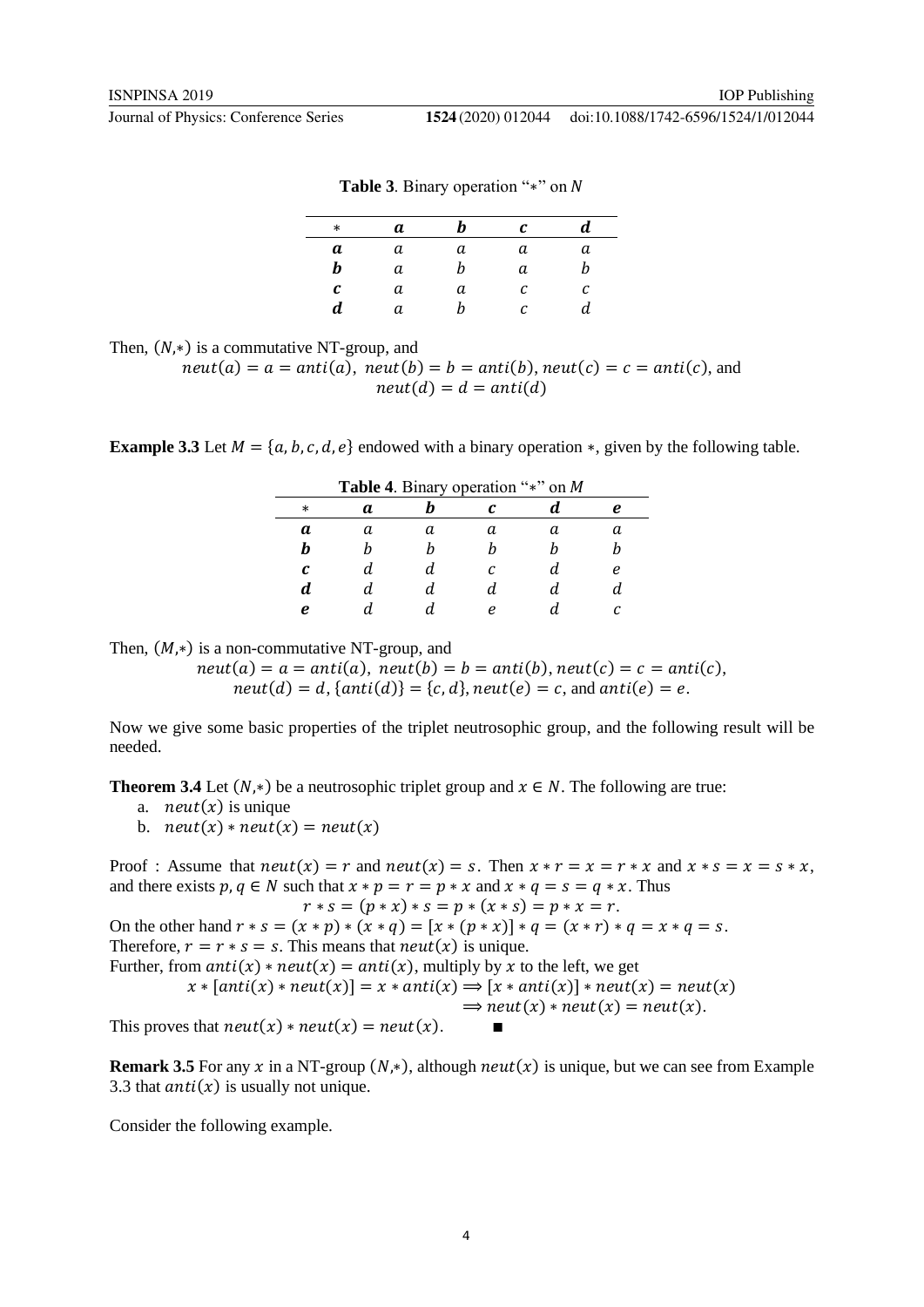**Example 3.6** Let  $(\mathbb{Z}_5, \times_5)$  be a multiplicative semigroup under multiplication modulo 5. Can be seen that none of the elements 1, 2, 3, and 4 in  $\mathbb{Z}_5$  contributes to neutrosophic triplet as they are units under multiplicative operation in  $\mathbb{Z}_5$ . Therefore,  $\mathbb{Z}_5$  has no non-trivial neutrosophic triplet. We further see a triplet  $(0, 0, 0)$  is the only one trivial neutrosophic triplet of  $\mathbb{Z}_5$ .

From this example, we have the following result.

**Lemma 3.7** Let  $(\mathbb{Z}_p, \times_p)$  be a semigroup under product modulo p. If p is a prime, then  $\mathbb{Z}_p$  has no nontrivial neutrosophic triplets.

Proof : Straightforward from the consequence of Example 3.6.

Next considered another example below.

**Example 3.8** Let  $S = (\mathbb{Z}_{10}, \times_{10})$  be a multiplicative semigroup. Clearly, both 5 and 6 are the only nontrivial idempotents of  $\mathbb{Z}_{10}$ ,  $5 \times_{10} 5 = 25 \equiv 5 \pmod{10}$  and  $6 \times_{10} 6 = 36 \equiv 6 \pmod{10}$ . Furthermore, it can be seen that  $(0, 0, 0)$  and  $(5, 5, 5)$  are trivial neutrosophic triplets. Only elements 2, 4, 6, and 8 are the probable ones in  $\mathbb{Z}_{10}$  which contributes to the non-trivial neutrosophic triplet. The neutrosophic triplets with respect to these elements are  $(2, 6, 8)$ ,  $(4, 6, 4)$ ,  $(6, 6, 6)$ , and  $(8, 6, 2)$ , respectively. It can also be seen that  $H = \{2, 4, 6, 8\} \subseteq \mathbb{Z}_{10}$  is such that it form a classical multiplicative group (under product modulo 10), with 6 as the identity given by the following table.

| <b>Table 5</b> . Binary operation " $\times_{10}$ " on H |   |  |  |  |
|----------------------------------------------------------|---|--|--|--|
| $X_{10}$                                                 |   |  |  |  |
|                                                          |   |  |  |  |
|                                                          | я |  |  |  |
|                                                          |   |  |  |  |
|                                                          |   |  |  |  |

Clearly, *H* is a cyclic group and  $H = \langle 2 \rangle$ , because  $2 = 2^1$ ,  $4 = 2^2$ ,  $8 = 2^3$ , and  $2^4 = 16 \equiv 6 \pmod{10}$ .

From this example, the following result is obtained.

**Theorem 3.9** If  $(\mathbb{Z}_{2p}, \times_{2p})$  is a multiplicative semigroup with p is an odd prime, then  $\mathbb{Z}_{2p}$  contains a proper classical group which elements are the non-trivial neutrosophic triplets of  $\mathbb{Z}_{2n}$ .

Proof : Let  $(\mathbb{Z}_{2p}, \times_{2p})$  be the multiplicative semigroup with p is an odd prime. We see the idempotents in  $\mathbb{Z}_{2p}$  are p and  $p + 1$ . Only elements 2k, with  $k = 1, 2, ..., p - 1$  which contribute to the non-trivial neutrosophic triplet. So the collection of these elements is a proper subset of  $\mathbb{Z}_{2n}$  and it forms a classical group under product modulo 2p, with element  $p + 1$  as the identity.

**Theorem 3. 10** Let  $(\mathbb{Z}_{2p}, \times_{2p})$  be a semigroup under product modulo 2p, with p is an odd prime and H is a classical multiplicative group of the non-trivial neutrosophic triplets in  $\mathbb{Z}_{2p}$ . Then *H* is cyclic and  $H = \langle 2 \rangle$ .

Proof : Clearly  $H$  is cyclic with 2 as a generator of  $H$ .